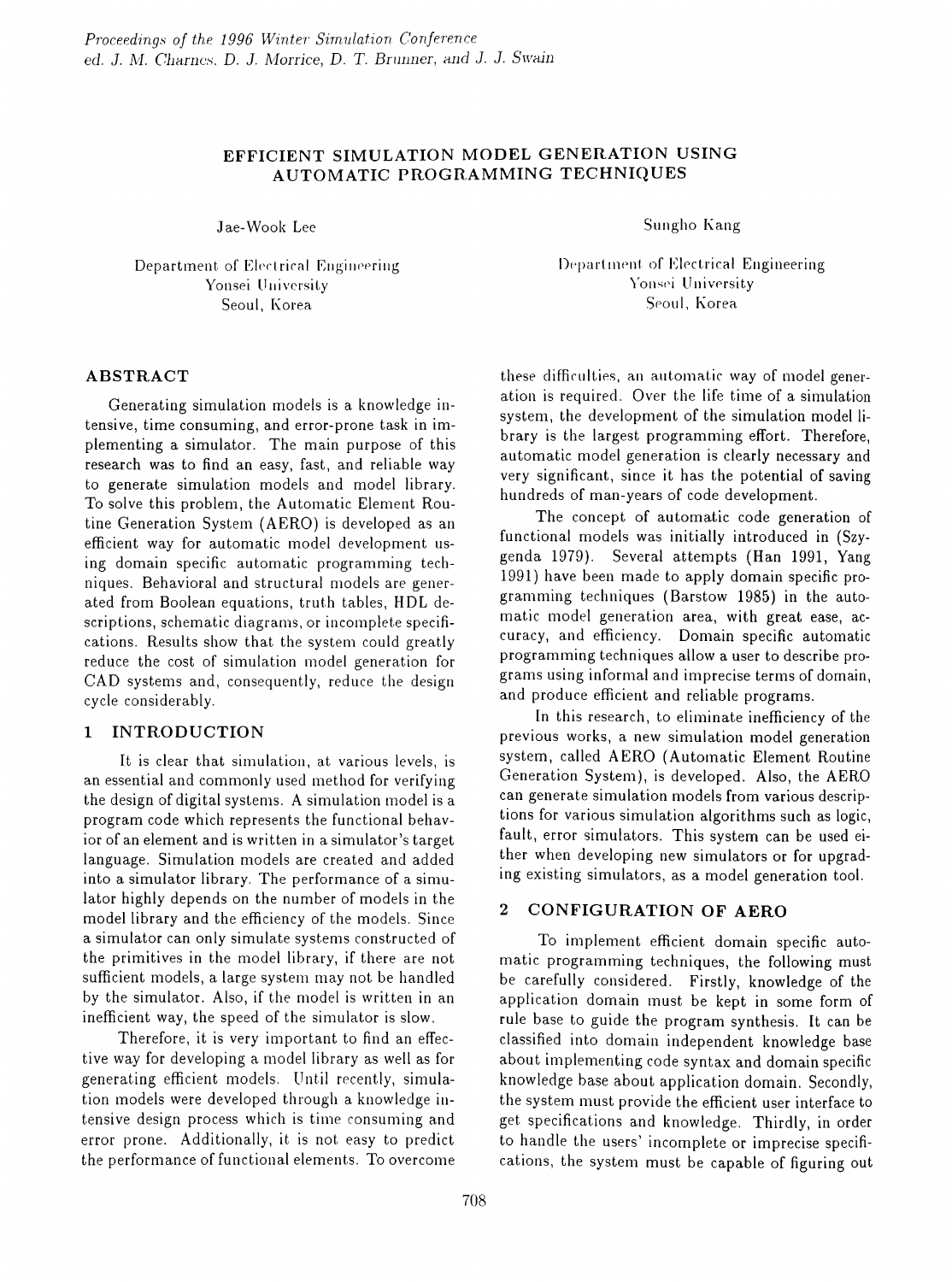the users' intention.

To generate simulation models effectively, the following must be considered. Firstly, the system must generate high performance models since models affect the overall performance of a simulator. Secondly, the system must verify generated models, since the correctness of the models means the accuracy of a simulator. Thirdly, the system must generate models which can easily interface with various simulators, with minimal modification. Also, the system should generate concise models, in order to minimize the usage of memory. Finally, the generated models for sequential devices must have some mechanisms to allocate data for each instance of the element, including internal memory states.



Figure 1: Configuration of the AERO

The AERO (Automatic Element Routine Generation System) can automatically generate models from various descriptions, using domain specific automatic programming techniques. As shown in Figure 1, the AERO consists of several subsystems, i.e., Preprocessing Unit, Automatic Code Generation Unit, Model Verification Unit, Postprocessing Unit, Knowledge Base and Model Library. This system can generate models written in the C programming language from truth tables, boolean equations, schematics, and hardware description languages.

### PREPROCESSING UNIT 3

Figure 2 shows a block diagram of the Preprocessing Unit. The Preprocessing Unit includes parsers and translators which have interactive user interface facilities.

From the schematic description, a net list is generated with the help of the OCT environment (Spick-



Figure 2: Preprocessing Unit

elmier 1989). A netlist can also be generated from the hardware description language, Simulation Automation System (SAS) Hardware Description Language (SHDL) (Kang 1991), Tegas Description Language (TDL), and VHDL. These descriptions are parsed, and passed onto the Netlist Generator, which generates the levelized netlists. SHDL and VHDL are also used to describe behavioral domain models. Parsed behavioral descriptions include control flows and equations.

When truth table descriptions, which are one of the easiest and most natural means to describe a reasonable size circuit, are entered, they are translated into internal data structures. If the Boolean equations, or the gate implementation, of a circuit is known, it is convenient to use equations to describe the circuit. These equations are translated into internal data structures.

Interactive user interface displays the existing models which can be used to construct new models, or to store the generated models and the corresponding model specification into the model library. By grouping similar models into the same class, users can derive the characteristics and transformation rules and attach them onto this class. This knowledge will be used by the incomplete information handler and the input verifier to complete the missing part of the input specification and to perform the consistency check. The series of questions are shown in Figure 3.

### MODEL GENERATION UNIT  $\boldsymbol{4}$

Using the information from the Preprocessing Unit, the Model Generation Unit (MGU) synthesizes models. From the synthesized models, it can generate 'C' models according to user's command. The structure of the MGU is shown in Figure 4.

The general simulation models can be classified into structural and behavioral models. A structural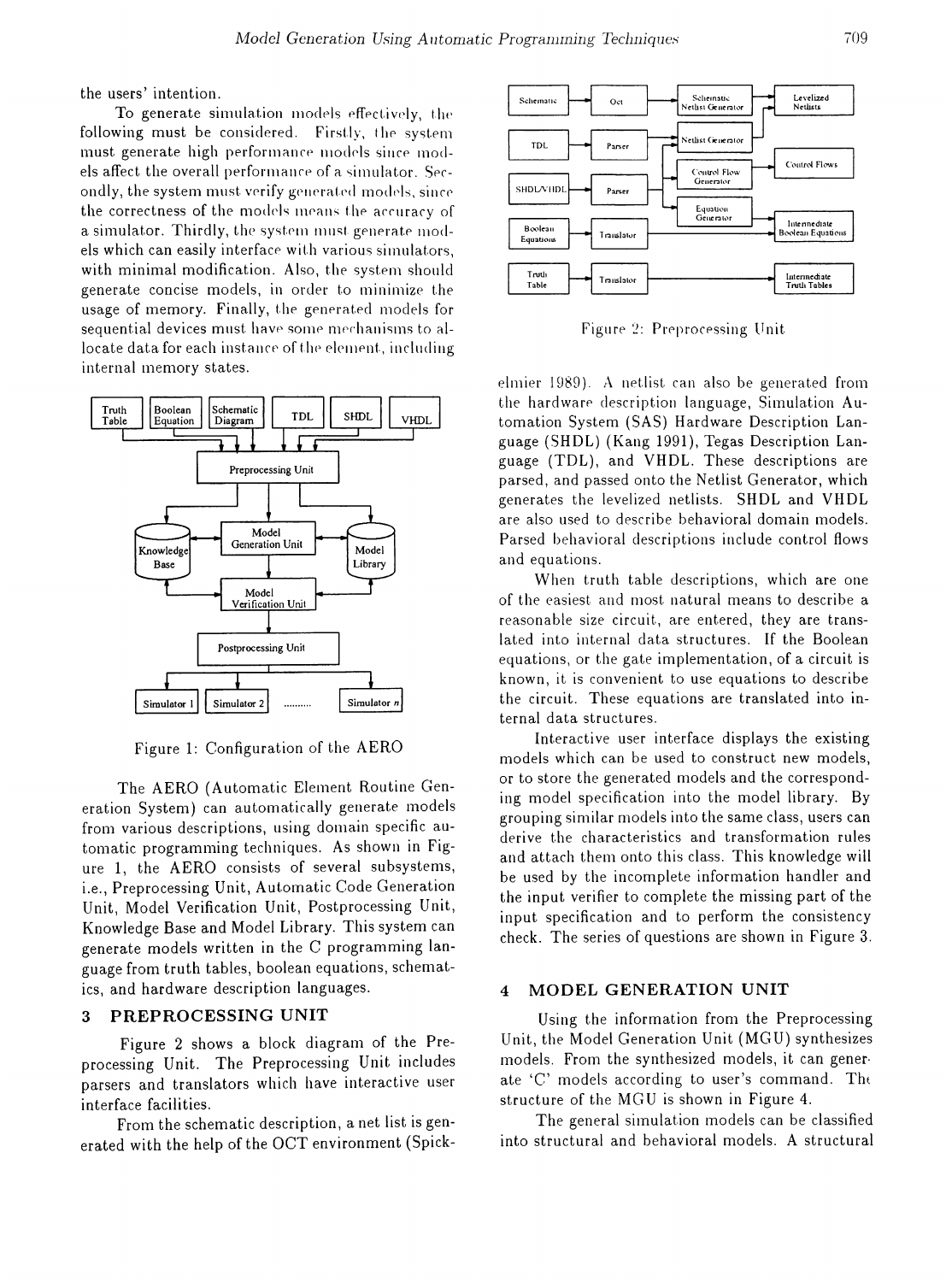- 1. What's the model group name?
- 2. What's the model name?
- 3. How many states are desired for this model? [2-10]
- 4. Do you want to specify bit representations?
- 5. What's the type of your input specification? [a-h]
	- (a) truth table (b) boolean equations
	- $(c)$  schematics  $(d)$  TDL
	- (e) behavioral SHDL (f) behavioral VHDL
	- (g) structural SHDL (h) structural VHDL

Figure 3: Questionnaire of Interactive User Interface



Figure 4: Model Generation Unit

model describes a circuit by connecting low level primitives. A behavioral model is used to describe the functional behavior of a circuit. This system can generate both structural and behavioral models. The simulation model consists of entity declarations. architectural bodies, and configuration declarations. An entity represents a part of a well-defined hardware design. An architecture specifies the relationship between the inputs and the outputs of a design entity, and a configuration specifies the binding of components to entities. With the information about input and output signal names, entity parts can be completed.

If the description is in the form of truth tables or Boolean equations, there are no primitives in the descriptions. However, 2 input AND, 2 input OR, and NOT gates are used to complete an 'architecture' part of structural C models. If the description is in the form of schematics or HDLs, then the information about primitives used in the descriptions is used for the structural models. The remainder of 'architecture' part is filled out using net list information. control flow information, and equation information which is synthesized using domain rules and given specifications.

According to the bit representations of a specific simulator, a signal modeler generates an enhanced

table or equations. The signal modeler is used to dynamically customize AERO according to the user specified logic values and bit representations, so that the AERO process becomes very flexible in terms of generating models, which comply with various signal models. For any k-valued signal model, k distinct logic values can be represented in the computer by sets of bits with at least  $\log_2 k$  bits in the set. For example, simulators like TEGAS use two word representations for three value simulation. Hence, two variables are used for each variable defined in the original truth table. Let us assume that we want to generate a simulation model for a two input AND gate, for three value logic; where the three state values are L, H, and X, for low signal value, high signal value and unknown value, respectively. The signal modeler may assign; bit $0 = 0$  and bit $1 = 0$  for L.  $bit0 = 0$  and  $bit1 = 1$  for H, and  $bit0 = 1$  and  $bit1$  $= 1$  for X. A C model based on the above bit assignments is shown in Figure 5.

| AUD2(i, o)<br>int i[2][2], $o[1][2]$ ;<br>ł                           |
|-----------------------------------------------------------------------|
| int $a0, a1;$                                                         |
| $int b0, b1$ :                                                        |
| $int c0, c1$ ;                                                        |
| $a0 = i[0][0]:$<br>a1 = i[O][1]:<br>$b0 = i[1][0]$<br>$b1 = i[1][1]:$ |
| $c0 = (a0kb0)$ ;                                                      |
| c1 = $((a1kb1) (a1kb0) (a0kb1));$                                     |
| $o[0][0] = c0;$<br>$o[0][1] = c1$ ;                                   |

Figure 5: 2 Input AND Model for 3 Values

For more accurate simulation, 5 logic values (0, 1, U, D, E) are usually used. To represent 5 value, 3 bits are used, where logic L is represented by bit pattern 000, logic H is represented by bit pattern 110, the state U (for signal going-up) is represented by bit pattern 010, the state D (for signal going-down) is represented by bit pattern 100, and the state E (for error or unknown value) is represented by bit patterns 001, 011, 101, or 111. However, the encoding for the given value is not unique and the users should be able to decide on their own selections. A C model based on the above bit assignments is shown in Figure 6.

As an example, consider path delay fault sim-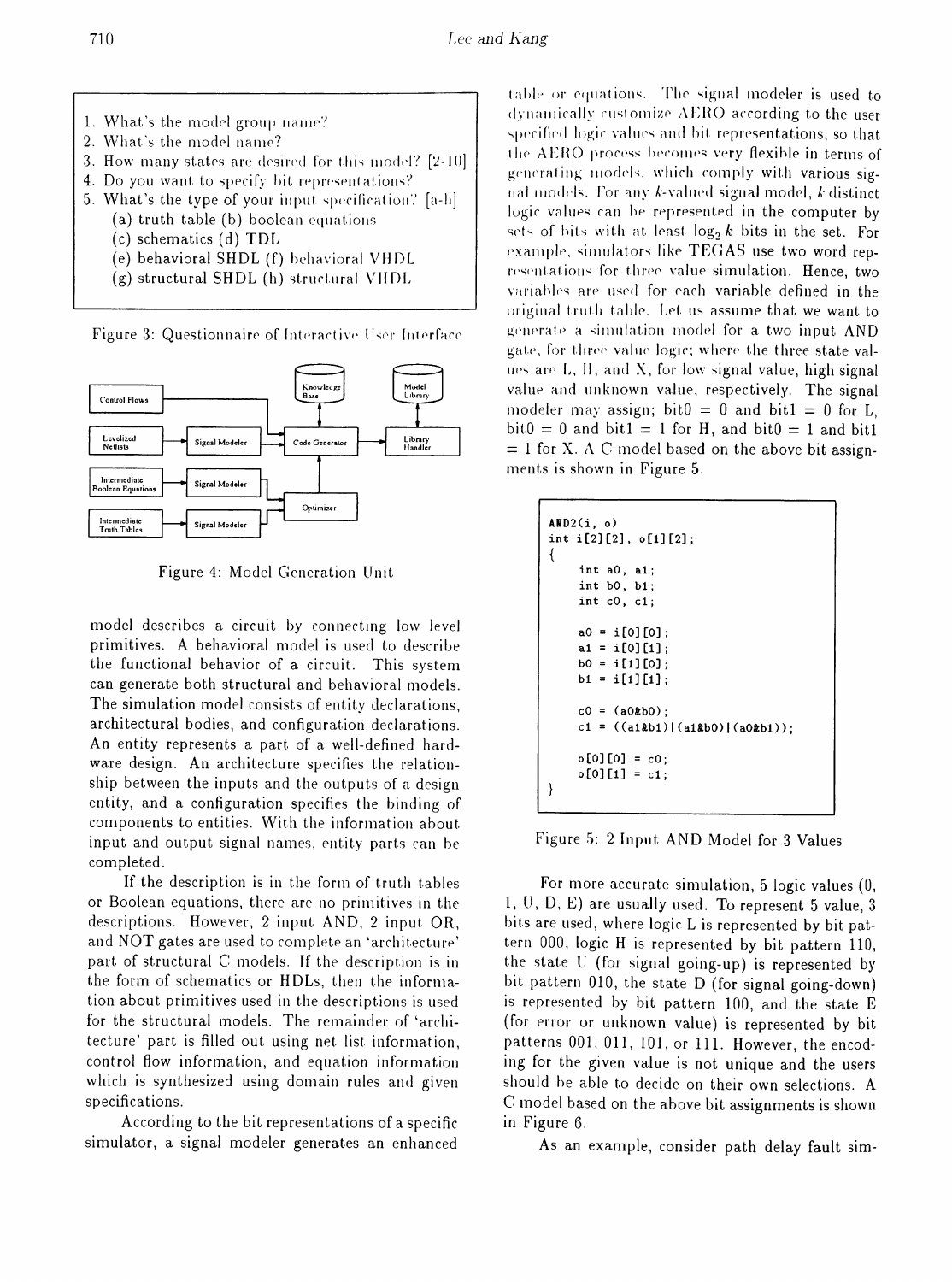```
OR2(i, 0)
int i [2] [3], 0 [1] [3] ;
{
    int aO, a1, a2;
    int bO, b1, b2;
    int cO, c1, c2;
    a0 = i[0][0];a1 = i[0][1];a2 = i[0][2];b0 = i[1][0];b1 = i[1][1];b2 = i[1][2];c0 = (a0|b0);c1 = (a1|b1);c2 = ((\neg a0kb2)|(\neg a1kb2)|(a2k-b0)|(a2k-b1)(a2kb2)|(a0b-ailb-b0kb1)|(-a0bailb0b-b1);
    0[0][0] = 0;o[0][1] = c1;o[0][2] = c2;\}
```
Figure 6: 2 input OR Model for 5 Values

ulation (Kang 1994) using 4 values. Logic L is represented by bit pattern 00, logic H is represented by bit pattern 10, logic  $X$  is represented by bit pattern 11, and logic  $Z$  is represented by bit pattern 01. The evaluation routine for 2-to-1 MUX is shown in Figure 7.

When equations or truth tables are entered, it can generate the enhanced equations directly from the given equations, or can generate minimized equations using optimization routines. The optimizer generates optimized equations using the Quine-McCluskey's algorithm. If the description is given in equation form, the equations are transformed into a table form to permit the use of the same algorithm.

The code generator generates the simulation model from the model name, input pin names, output. pin names, signal names, the optimized equations, and other information using domain rules. The code generation algorithm is based on a template matching mechanism (Biermann 1984).

## 5 MODEL VERIFICATION UNIT

When simulation models are automatically generated, it is necessary to verify the correctness of these models. Verification of models is accomplished in a similar fashion to the verification of design in that a simulator is used to verify new models. Some difficulty exists with respect to the determination of consistency among models at various levels.

Simulation at various levels is used in order to verify the correctness of models. The simulator can handle multi-level primitives according to the level

```
MUX21(i, o)int i[3][2], 0[1][2] ;
{
   int a0, a1, b0, b1, c0, c1, d0, d1;
  a0 = i[0][0];
  a1 = i[0][1];b0 = i[1][0];
  b1 = i[1][1] ;
  c0 = i[2][0];
  c1 = i[2][1];d0 = (-c0k a0)(c0k b0)(c1\&(a0|b0|(\neg a1\&b1)|(a1\&\neg b1)));
   d1 = (\neg c0k a1) | (c0kb1) |(c12(a1|b1|(\neg a02b0)|(a12\neg b0)));
  0[0][0] = 00;
   o[0][1] = d1;J
```
Figure 7: 2-to-1 MUX for Delay Fault Simulation

of the primitives. The basic configuration is shown in Figure 8. From the given descriptions of models,



Figure 8: Model Verification Unit

expected behaviors are extracted and stored. This process is straightforward, to directly provide an environment for simulating a given model. If the user wants to see the results for each simulation pattern, they can be provided. If the user specifies the number of simulation patterns, then, according to the given number, the pattern set is generated. Also, if the user provides a simulation pattern set, it can be used for simulation. Then, according to the size of a described circuit, a random pattern set, or an exhaustive pattern set, may be generated by the pattern generator. Then, the simulation results are passed on to the comparator. After comparison, if all results are the same, the model is said to be correct. However, if any of results is not the same, an er-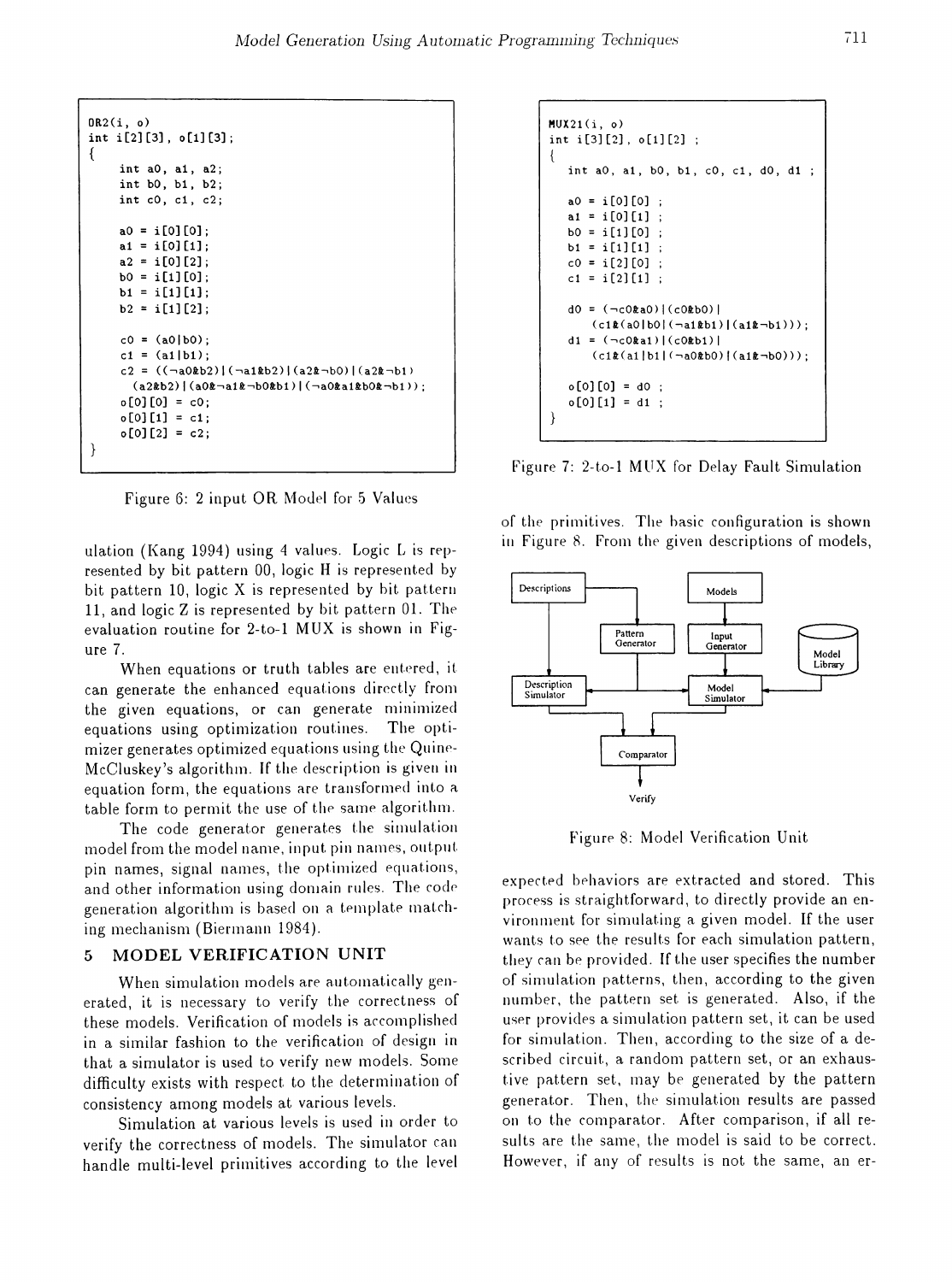ror message is provided and the simulation patterns in disagreement are provided to the user for further consideration.

## MODEL LIBRARY AND KNOWLEDGE 6 **BASE**

Model Library has several sub-libraries to store the same device using different levels of descriptions. The library handler is used to display all existing models and specifications. Also, it is used to place new specifications into the library. It stores and retrieves the circuit descriptions of various types and puts the generated models into the library. It is also used to link the structural models to their components and to add the generated elements to the specific simulators.

The Knowledge Base contains domain specific knowledge, used in model generation and verification. The knowledge stored in the Knowledge Base is classified into several categories including;

1) information about specific simulators, such as, logic values, memory state handling, how to call element routines, etc;

2) information about input descriptions, such as how to describe truth table specification, boolean equation specification, and HDLs; and

3) information about model verification.

## 7 POSTPROCESSING UNIT

The Postprocessing Unit generates an i/o interface for specific simulators. Since every simulator has its own way of using simulation models, the postprocessor should be capable of handling the variation. In order to do this, it requires various information about simulators, including; how to call an element routine, how to keep the state variables, etc. This information is stored in the Rule Base.

### **RESULTS** 8

Using the AERO, many models were generated using ISCAS benchmark circuits (Brglez 1985). The results of model generation are shown in Table 1, including; circuit sizes, model generation times, number of simulation patterns, and simulation times. The circuit size is the number of gates, being assumed that the circuit was flattened into a gate level, if it is not at the gate level. Although model generation time increases according to the circuit size, the automatic model generation time is acceptable because of its speed and accuracy. For simulation purpose, 1024 random patterns were generated and used.

Simulation was performed using the generated models to prove thier efficiency and accuracy. The 3 value parallel fault simulation results are shown in

Table 2. These results are derived using the PAR-SIM simulator (Kang 1990) For these results, 1024 random patterns are used.

Also, the mixed level path delay fault simulation results are shown in Table 3. For these results, 1000

| Circuit | # of  | Generation | # of     | Simulation |
|---------|-------|------------|----------|------------|
|         | Gates | Time [sec] | Patterns | Time [sec] |
| c432    | 160   | 0.233      | 1024     | 7.013      |
| c499    | 202   | 0.317      | 1024     | 14.317     |
| c880    | 383   | 0.600      | 1024     | 19.600     |
| c1355   | 546   | 0.833      | 1024     | 26.833     |
| c1908   | 880   | 1.067      | 1024     | 35.067     |
| c2670   | 1269  | 1.817      | 1024     | 47.817     |
| c3540   | 1669  | 2.250      | 1024     | 64.250     |
| c5315   | 2307  | 3.433      | 1024     | 106.433    |
| c6288   | 2416  | 4.083      | 1024     | 163.083    |
| c7552   | 3513  | 4.833      | 1024     | 261.833    |

Table 1: Results of Model Generation

| Circuit | Faults | Fault Coverage <sup>[%]</sup> | CPU Time                           |
|---------|--------|-------------------------------|------------------------------------|
| c432    | 524    | 95.99                         | $0.009$ sec/pat                    |
| c499    | 758    | 97.49                         | $0.032$ sec/pat                    |
| c880    | 942    | 98.20                         | $\overline{0.026 \text{ sec}}$ pat |
| c1355   | 1574   | 89.07                         | $0.183$ sec/pat                    |
| c1908   | 1879   | 94.40                         | $0.185 \text{ sec}/\text{pat}$     |
| c2670   | 2747   | 81.61                         | $0.580$ sec/pat                    |
| c3540   | 3428   | 94.04                         | $0.311$ sec/pat                    |
| c5315   | 5350   | 95.73                         | $0.534$ sec/pat                    |
| c6288   | 7744   | 97.32                         | $1.021$ sec/pat                    |
| c7552   | 7550   | 91.08                         | $1.345$ sec/pat                    |

Table 2: Results of Fault Simulation

| Circuit | <b>ROB</b> | <b>SNR</b> | WNR | CPU[sec] |
|---------|------------|------------|-----|----------|
| s713    | 556        | 144        | 242 | 51.14    |
| s820    | 72         | 193        | 106 | 145.08   |
| s832    | 131        | 185        | 131 | 152.03   |
| s953    | 510        | 63         | 25  | 159.85   |
| s1196   | 226        | 451        | 187 | 196.68   |
| s1238   | 3          | 494        | 244 | 233.01   |
| s1423   | 180        | 37         | 110 | 231.39   |
| s1488   | 152        | 174        | 147 | 204.87   |
| s1494   | 147        | 138        | 125 | 205.70   |
| s5378   | 383        | 51         | 51  | 465.36   |

Table 3: Results of Delay Fault Simulation

random path delay faults and 1024 random patterns are used for benchmark circuits (Brglez 1989). In the table, the number of detected paths for robust